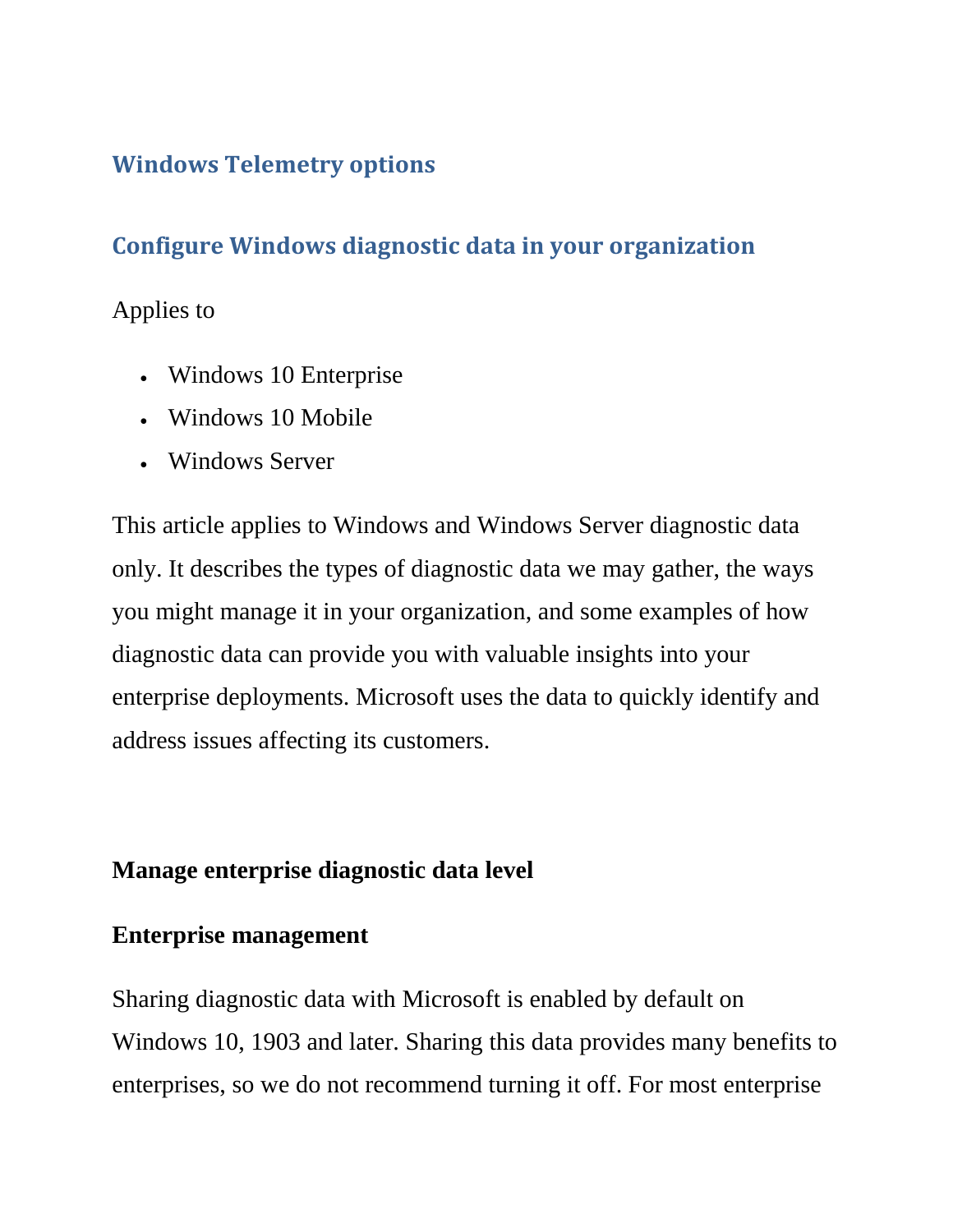customers, simply adjusting the diagnostic data level and managing specific components is the best option.

Customers can set the diagnostic data level in both the user interface and with existing management tools. Users can change the diagnostic data level in the **Diagnostic data** setting. In the **Settings** app, in **Privacy** > **Diagnostics & feedback**. They can choose between Basic and Full. The Enhanced level will only be displayed as an option when Group Policy or Mobile Device Management (MDM) are invoked with this level. The Security level is not available.

IT pros can use various methods, including Group Policy and Mobile Device Management (MDM), to choose a diagnostic data level. If you're using Windows 10 Enterprise, Windows 10 Education, or Windows Server, the Security diagnostic data level is available when managing the policy. Setting the diagnostic data level through policy sets the upper boundary for the users' choices. To disable user choice after setting the level with the policy, you will need to use the "Configure telemetry optin setting user interface" group policy. The remainder of this article describes how to use group policy to configure levels and settings interface.

#### **Manage your diagnostic data settings**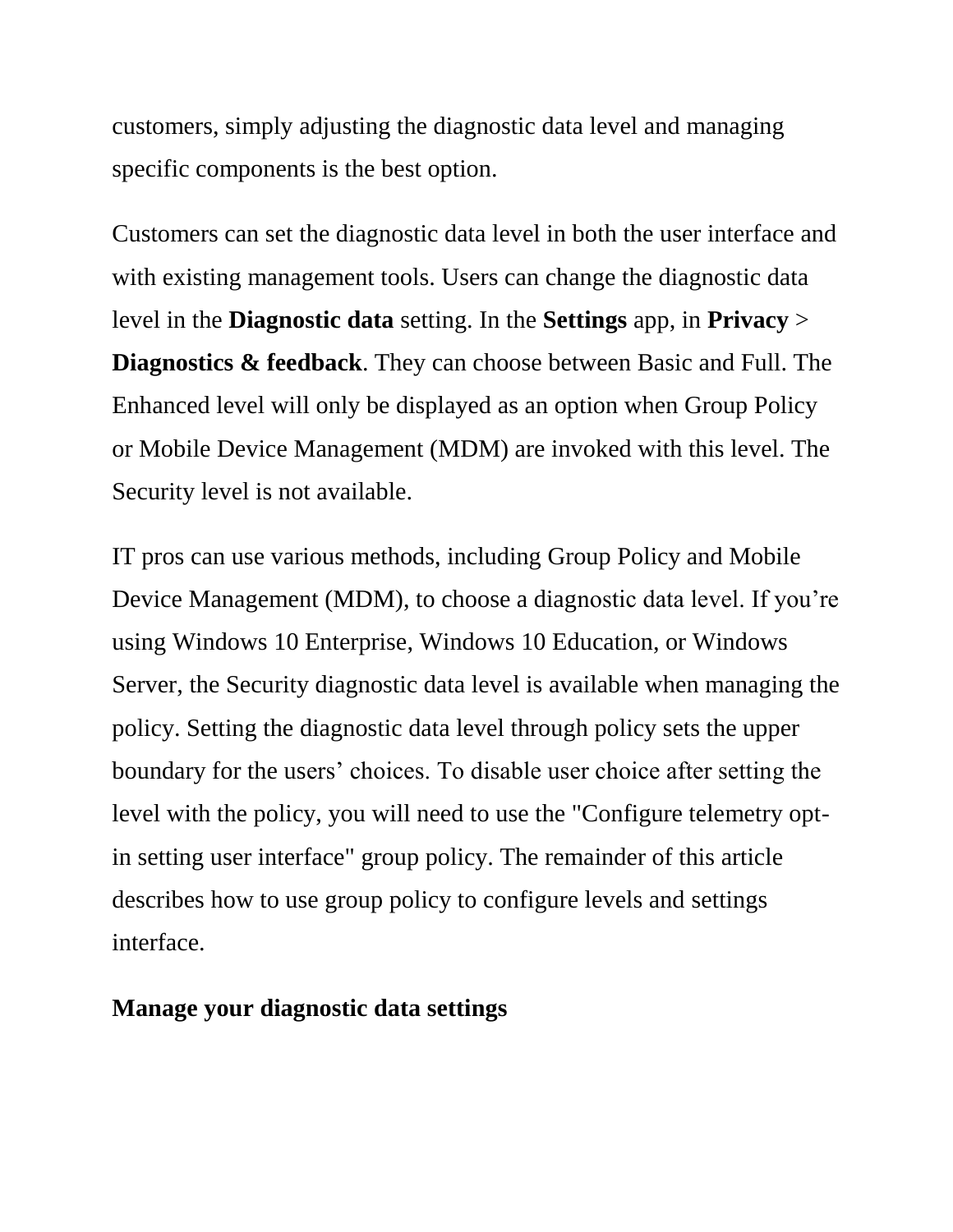Use the steps in this article to set and/or adjust the diagnostic data settings for Windows and Windows Server in your organization.

#### Important

These diagnostic data levels only apply to Windows and Windows Server components and apps that use the Connected User Experiences and Telemetry component. Non-Windows components, such as Microsoft Office or other 3rd-party apps, may communicate with their cloud services outside of these diagnostic data levels. You should work with your app vendors to understand their diagnostic data policy, and how you can to opt in or opt out. For more information on how Microsoft Office uses diagnostic data, see [Overview of privacy controls](https://docs.microsoft.com/en-us/deployoffice/privacy/overview-privacy-controls)  [for Office 365 ProPlus.](https://docs.microsoft.com/en-us/deployoffice/privacy/overview-privacy-controls)

The lowest diagnostic data setting level supported through management policies is **Security**. The lowest diagnostic data setting supported through the Settings UI is **Basic**. The default diagnostic data setting for Windows Server is **Enhanced**.

#### **Configure the diagnostic data level**

You can configure your device's diagnostic data settings using the management tools you're already using, such as Group Policy, MDM, or Windows Provisioning. You can also manually change your settings using Registry Editor. Setting your diagnostic data levels through a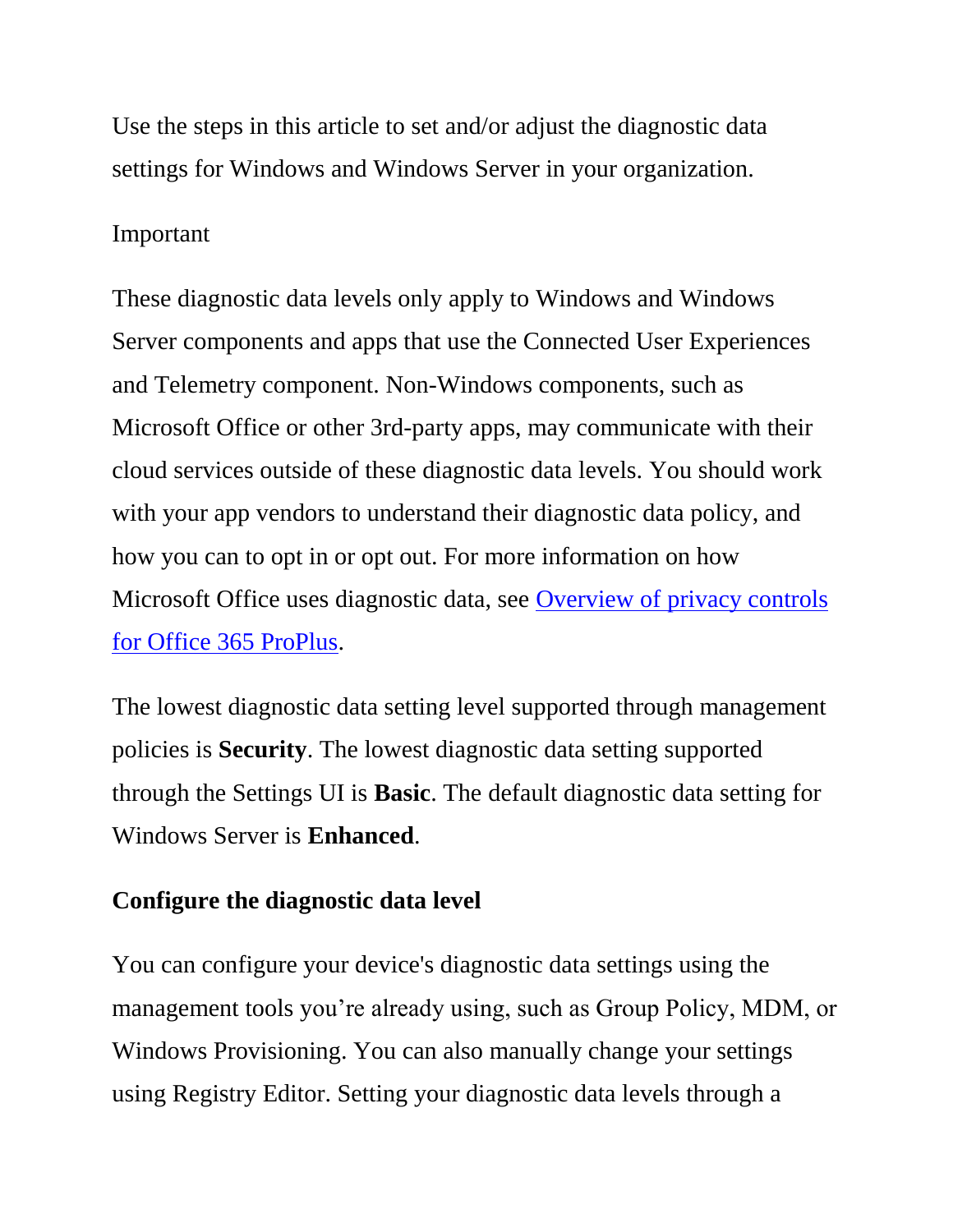management policy sets the upper level for diagnostic data on the device.

Use the appropriate value in the table below when you configure the management policy.

Table 4

**Level Value** Security **0** Basic **1** Enhanced **2** Full **3**

**Note** 

When both the Computer Configuration policy and User Configuration policy are set, the more restrictive policy is used.

# **Use Group Policy to set the diagnostic data level**

Use a Group Policy object to set your organization's diagnostic data level.

1. From the Group Policy Management Console, go to **Computer Configuration** > **Administrative Templates** > **Windows Components** > **Data Collection and Preview Builds**.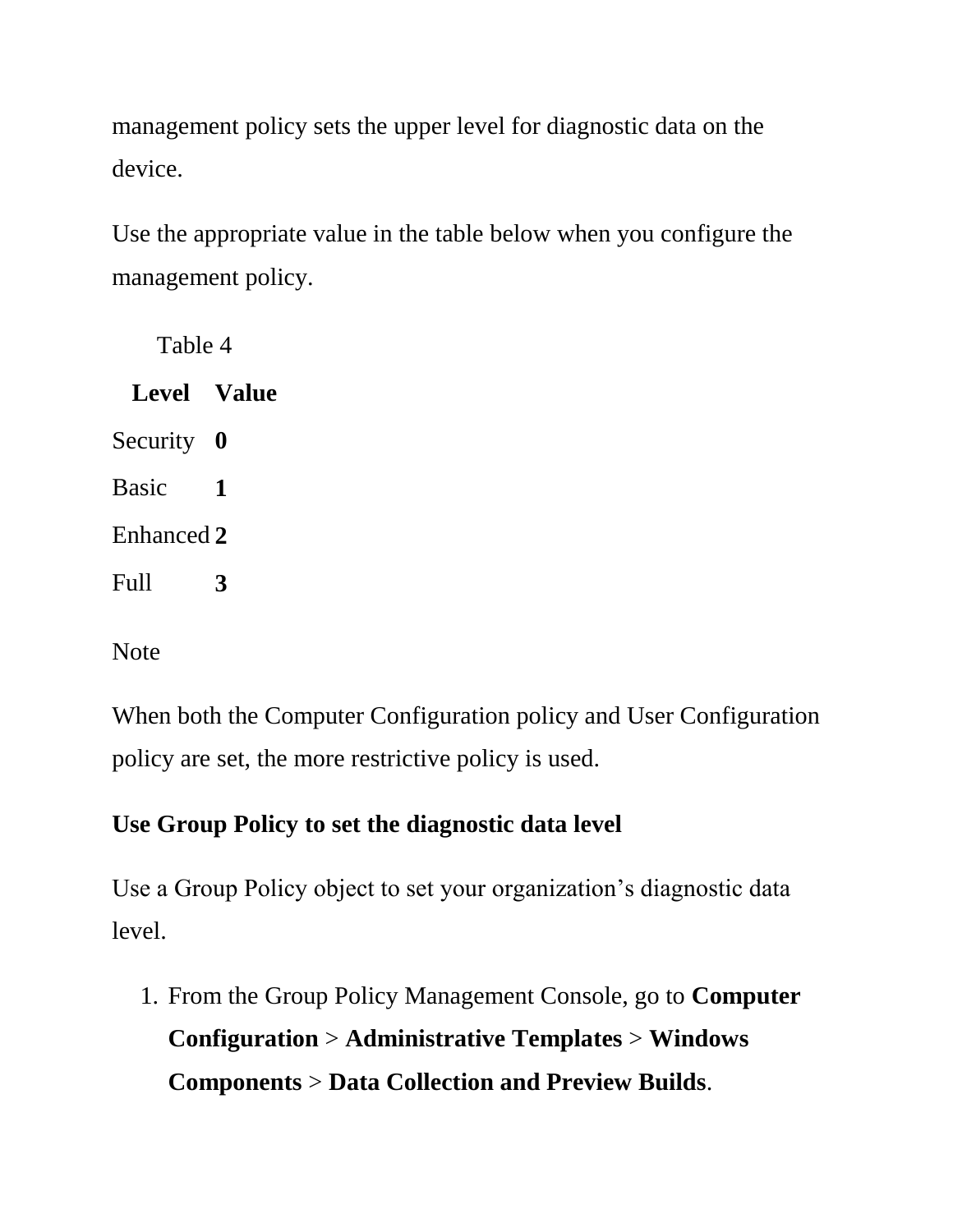- 2. Double-click **Allow Telemetry**.
- 3. In the **Options** box, select the level that you want to configure, and then click **OK**.

# **Use MDM to set the diagnostic data level**

Use the [Policy Configuration Service Provider \(CSP\)](https://docs.microsoft.com/windows/client-management/mdm/policy-configuration-service-provider) to apply the System/AllowTelemetry MDM policy.

# **Use Registry Editor to set the diagnostic data level**

Use Registry Editor to manually set the registry level on each device in your organization or you can write a script to edit the registry. If a management policy already exists, such as Group Policy or MDM, it will override this registry setting.

1. Open Registry Editor, and go to

# **HKEY\_LOCAL\_MACHINE\Software\Policies\Microsoft\Win dows\DataCollection**.

- 2. Right-click **DataCollection**, click New, and then click **DWORD (32-bit) Value**.
- 3. Type **AllowTelemetry**, and then press ENTER.
- 4. Double-click **AllowTelemetry**, set the desired value from the table above, and then click **OK.**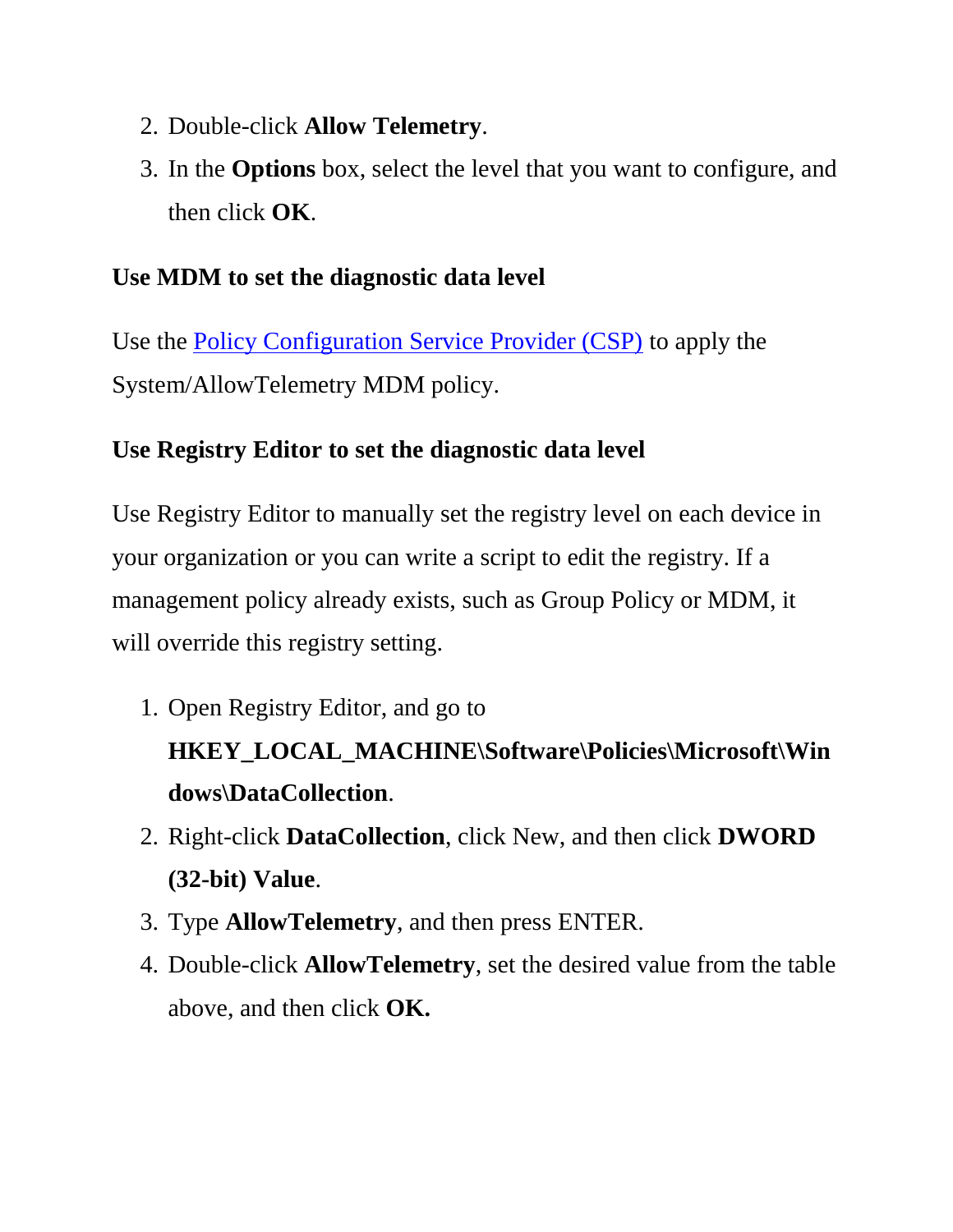5. Click **File** > **Export**, and then save the file as a .reg file, such as **C:\AllowTelemetry.reg**. You can run this file from a script on each device in your organization.

# **Additional diagnostic data controls**

There are a few more settings that you can turn off that may send diagnostic data information:

- To turn off Windows Update diagnostic data, you have two choices. Either turn off Windows Update, or set your devices to be managed by an on premises update server, such as **Windows** [Server Update Services \(WSUS\)](https://docs.microsoft.com/windows-server/administration/windows-server-update-services/get-started/windows-server-update-services-wsus) or [Microsoft Endpoint](https://docs.microsoft.com/configmgr/index/)  [Configuration Manager.](https://docs.microsoft.com/configmgr/index/)
- Turn off **Windows Defender Cloud-based Protection** and **Automatic sample submission** in **Settings** > **Update & security** > **Windows Defender**.
- Manage the Malicious Software Removal Tool in your organization. For more info, see Microsoft KB article [891716.](https://support.microsoft.com/kb/891716)
- Turn off **Improve inking and typing** in **Settings** > **Privacy**. At diagnostic data levels **Enhanced** and **Full**, Microsoft uses Linguistic Data Collection info to improve language model features such as autocomplete, spellcheck, suggestions, input pattern recognition, and dictionary.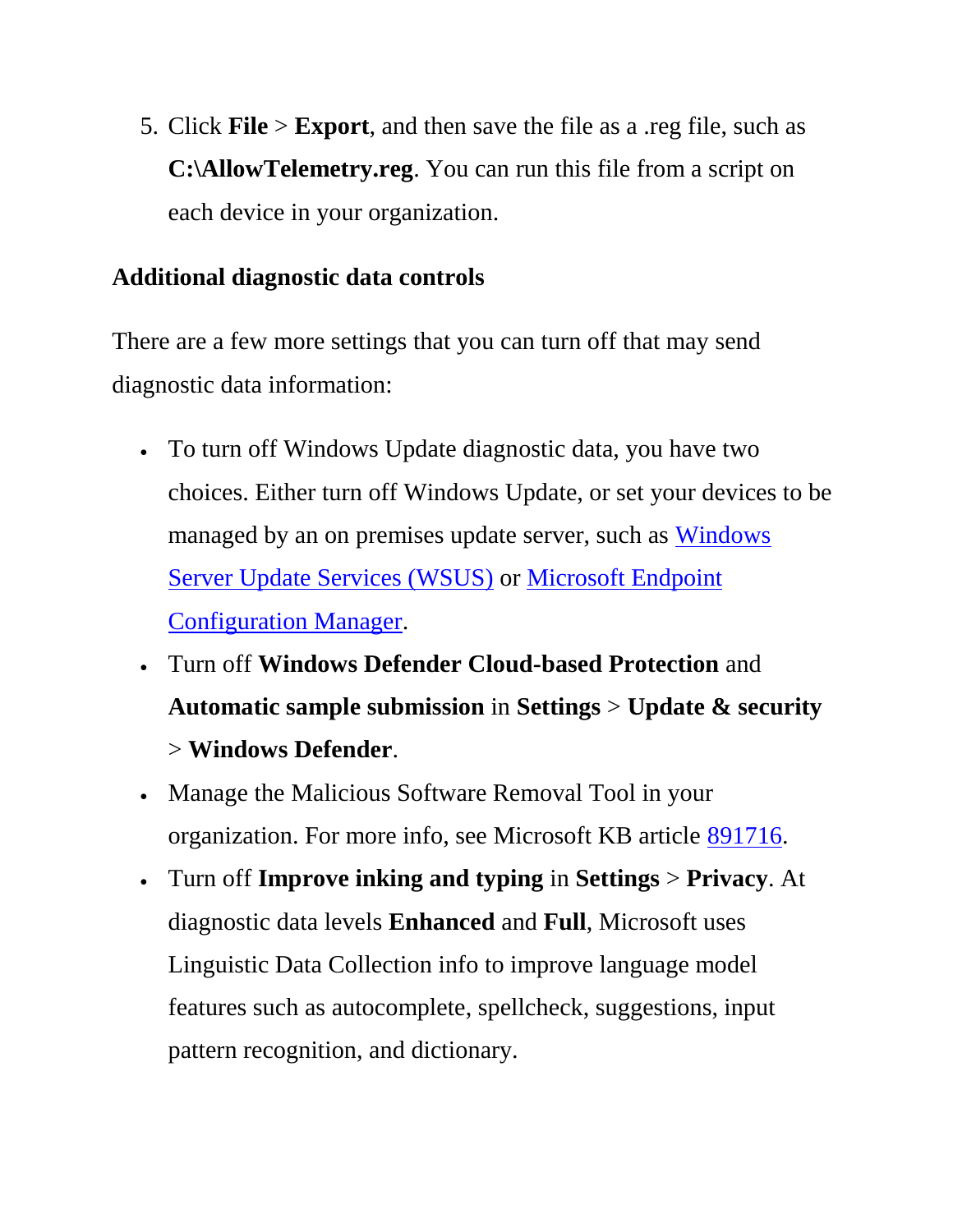Note

Microsoft does not intend to gather sensitive information, such as credit card numbers, usernames and passwords, email addresses, or other similarly sensitive information for Linguistic Data Collection. We guard against such events by using technologies to identify and remove sensitive information before linguistic data is sent from the user's device. If we determine that sensitive information has been inadvertently received, we delete the information.

### **Diagnostic data levels**

These levels are available on all desktop and mobile editions of Windows 10, except for the **Security** level, which is limited to Windows 10 Enterprise, Windows 10 Education, Windows 10 Mobile Enterprise, Windows 10 IoT Core (IoT Core), and Windows Server.

### **Security level**

The Security level gathers only the diagnostic data info that is required to keep Windows devices, Windows Server, and guests protected with the latest security updates. This level is only available on Windows Server, Windows 10 Enterprise, Windows 10 Education, Windows 10 Mobile Enterprise, and Windows IoT Core editions.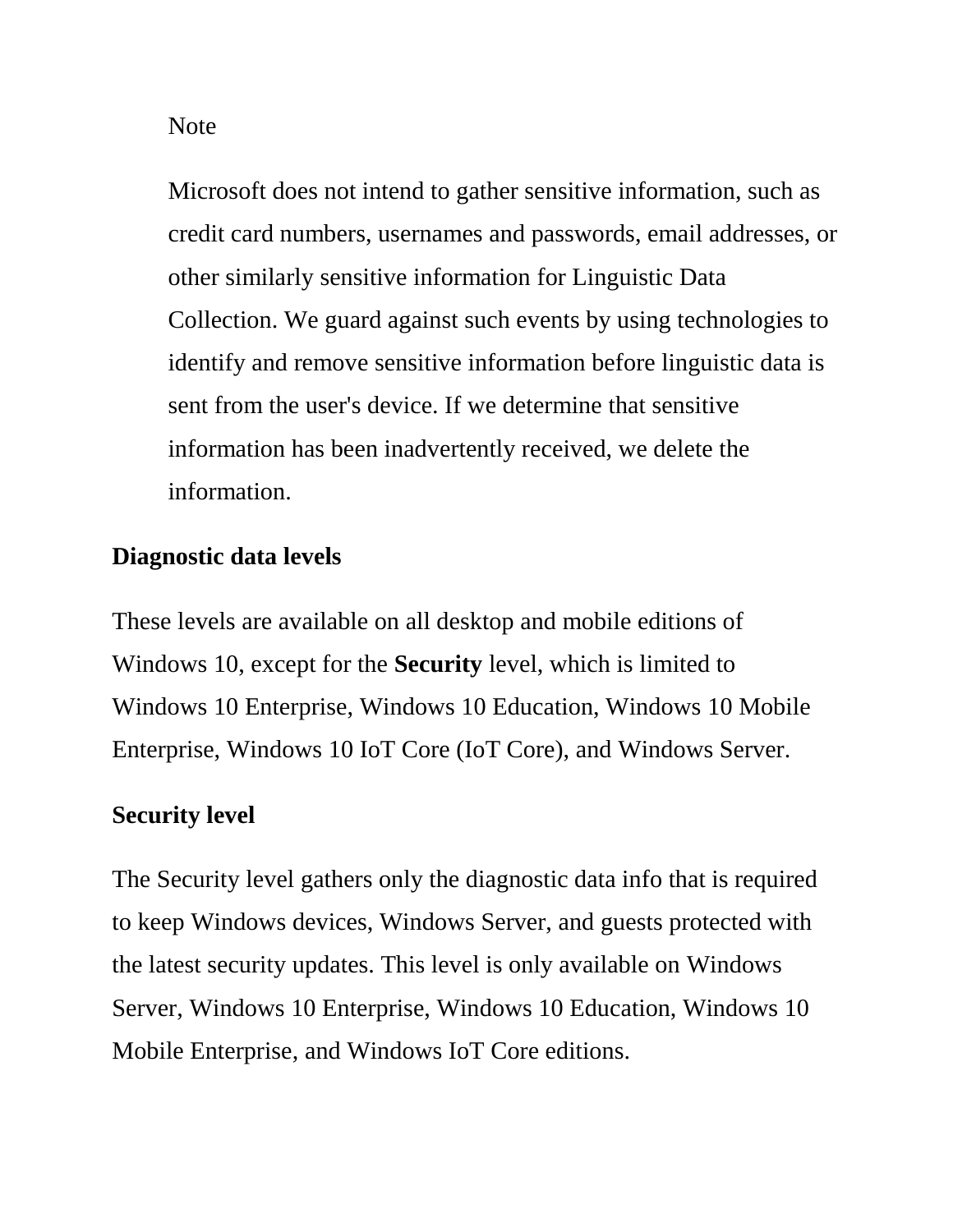Note

If your organization relies on Windows Update for updates, you shouldn't use the **Security** level. Because no Windows Update information is gathered at this level, important information about update failures is not sent. Microsoft uses this information to fix the causes of those failures and improve the quality of our updates.

Windows Server Update Services (WSUS) and Microsoft Endpoint Configuration Manager functionality is not affected at this level, nor is diagnostic data about Windows Server features or System Center gathered.

The data gathered at this level includes:

 **Connected User Experiences and Telemetry component settings**. If general diagnostic data has been gathered and is queued, it is sent to Microsoft. Along with this diagnostic data, the Connected User Experiences and Telemetry component may download a configuration settings file from Microsoft's servers. This file is used to configure the Connected User Experiences and Telemetry component itself. The data gathered by the client for this request includes OS information, device id (used to identify what specific device is requesting settings) and device class (for example, whether the device is server or desktop).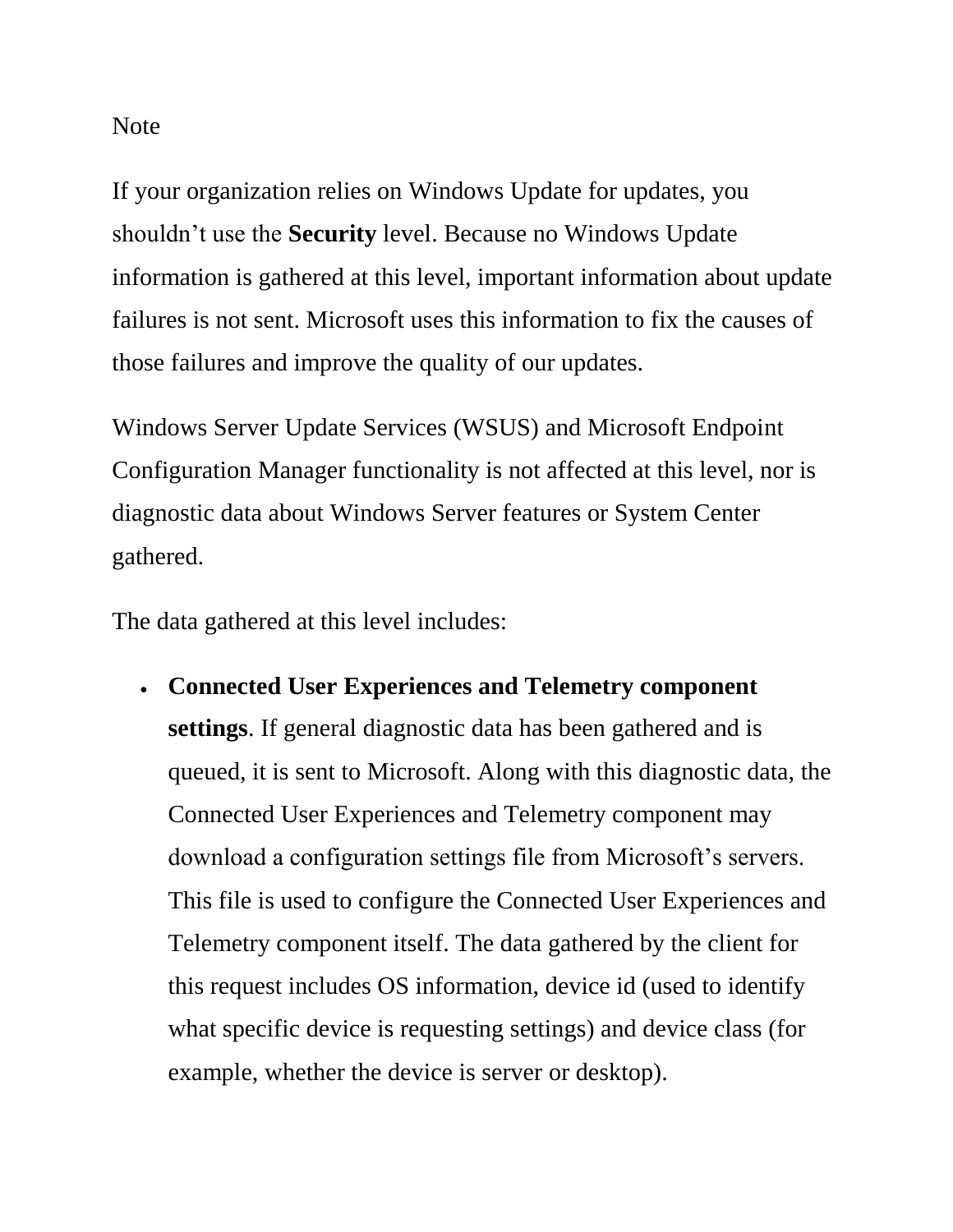**Malicious Software Removal Tool (MSRT)** The MSRT infection report contains information, including device info and IP address.

Note

You can turn off the MSRT infection report. No MSRT information is included if MSRT is not used. If Windows Update is turned off, MSRT will not be offered to users. For more info, see Microsoft KB article [891716.](https://support.microsoft.com/kb/891716)

 **Windows Defender/Endpoint Protection**. Windows Defender and System Center Endpoint Protection requires some information to function, including: anti-malware signatures, diagnostic information, User Account Control settings, Unified Extensible Firmware Interface (UEFI) settings, and IP address.

**Note** 

This reporting can be turned off and no information is included if a customer is using third-party antimalware software, or if Windows Defender is turned off. For more info, see [Windows Defender.](https://docs.microsoft.com/en-us/windows/privacy/manage-connections-from-windows-operating-system-components-to-microsoft-services#bkmk-defender)

Microsoft recommends that Windows Update, Windows Defender, and MSRT remain enabled unless the enterprise uses alternative solutions such as Windows Server Update Services, Microsoft Endpoint Configuration Manager, or a third-party antimalware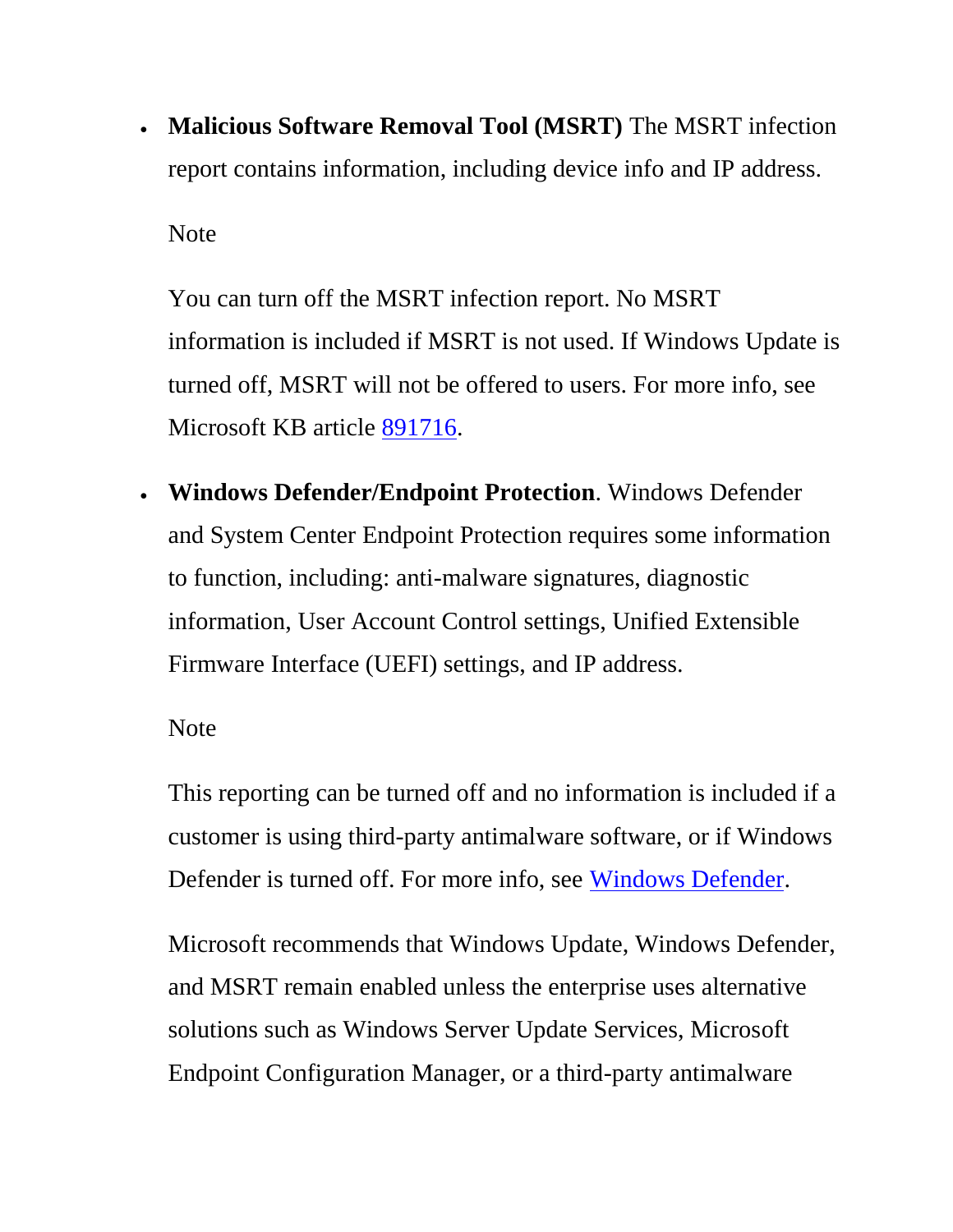solution. Windows Update, Windows Defender, and MSRT provide core Windows functionality such as driver and OS updates, including security updates.

For servers with default diagnostic data settings and no Internet connectivity, you should set the diagnostic data level to **Security**. This stops data gathering for events that would not be uploaded due to the lack of Internet connectivity.

No user content, such as user files or communications, is gathered at the **Security** diagnostic data level, and we take steps to avoid gathering any information that directly identifies a company or user, such as name, email address, or account ID. However, in rare circumstances, MSRT information may unintentionally contain personal information. For instance, some malware may create entries in a computer's registry that include information such as a username, causing it to be gathered. MSRT reporting is optional and can be turned off at any time.

#### **Basic level**

The Basic level gathers a limited set of data that's critical for understanding the device and its configuration. This level also includes the **Security** level data. This level helps to identify problems that can occur on a specific hardware or software configuration. For example, it can help determine if crashes are more frequent on devices with a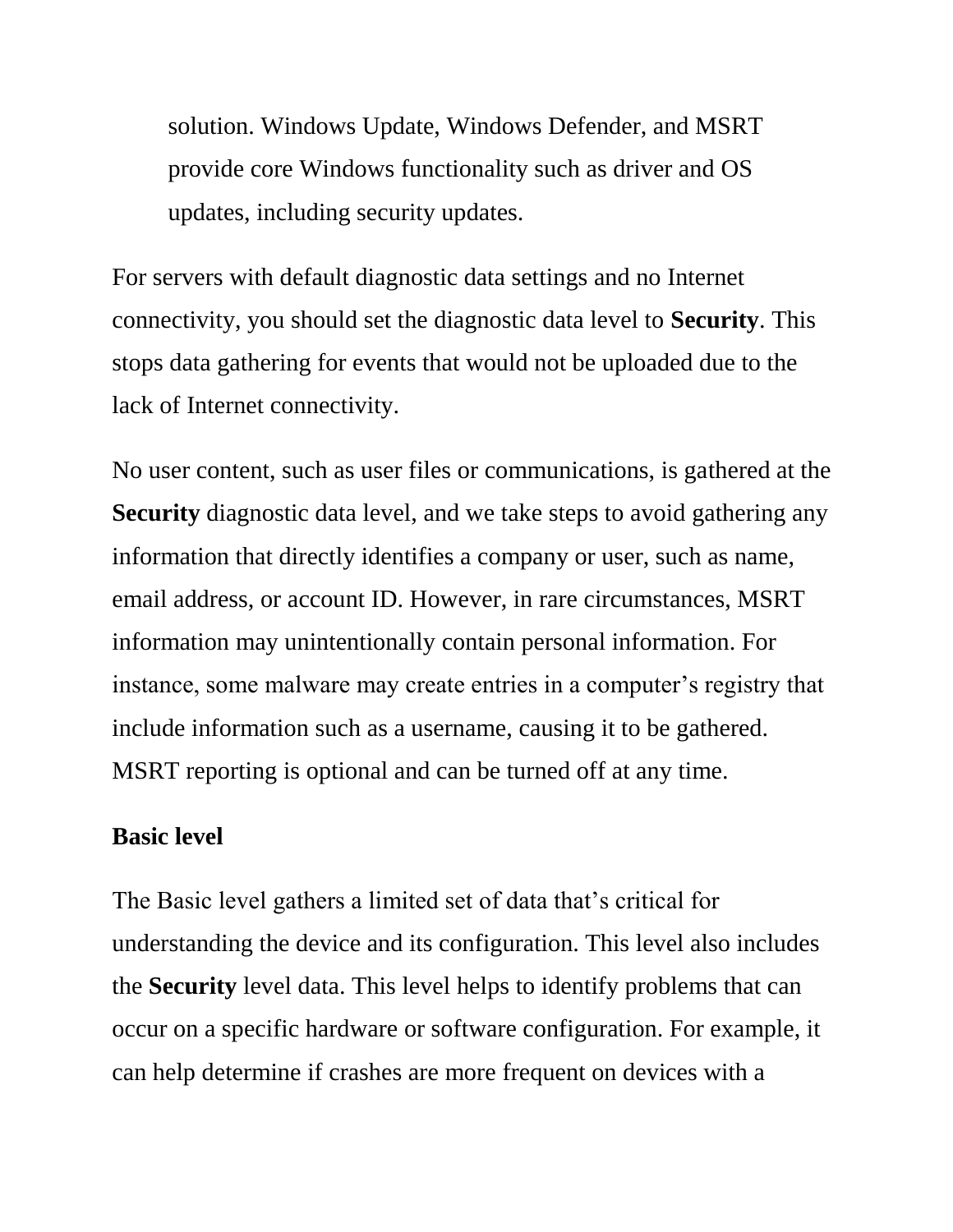specific amount of memory or that are running a specific driver version. The Connected User Experiences and Telemetry component does not gather diagnostic data about System Center, but it can transmit diagnostic data for other non-Windows applications if they have user consent.

This is the default level for Windows 10 Education editions, as well as all desktop editions starting with Windows 10, version 1903.

The normal upload range for the Basic diagnostic data level is between 109 KB - 159 KB per day, per device.

The data gathered at this level includes:

- **Basic device data**. Helps provide an understanding about the types of Windows devices and the configurations and types of native and virtualized Windows Servers in the ecosystem. Examples include:
	- <sup>o</sup> Device attributes, such as camera resolution and display type
	- <sup>o</sup> Internet Explorer version
	- <sup>o</sup> Battery attributes, such as capacity and type
	- <sup>o</sup> Networking attributes, such as number of network adapters, speed of network adapters, mobile operator network, and IMEI number
	- <sup>o</sup> Processor and memory attributes, such as number of cores, architecture, speed, memory size, and firmware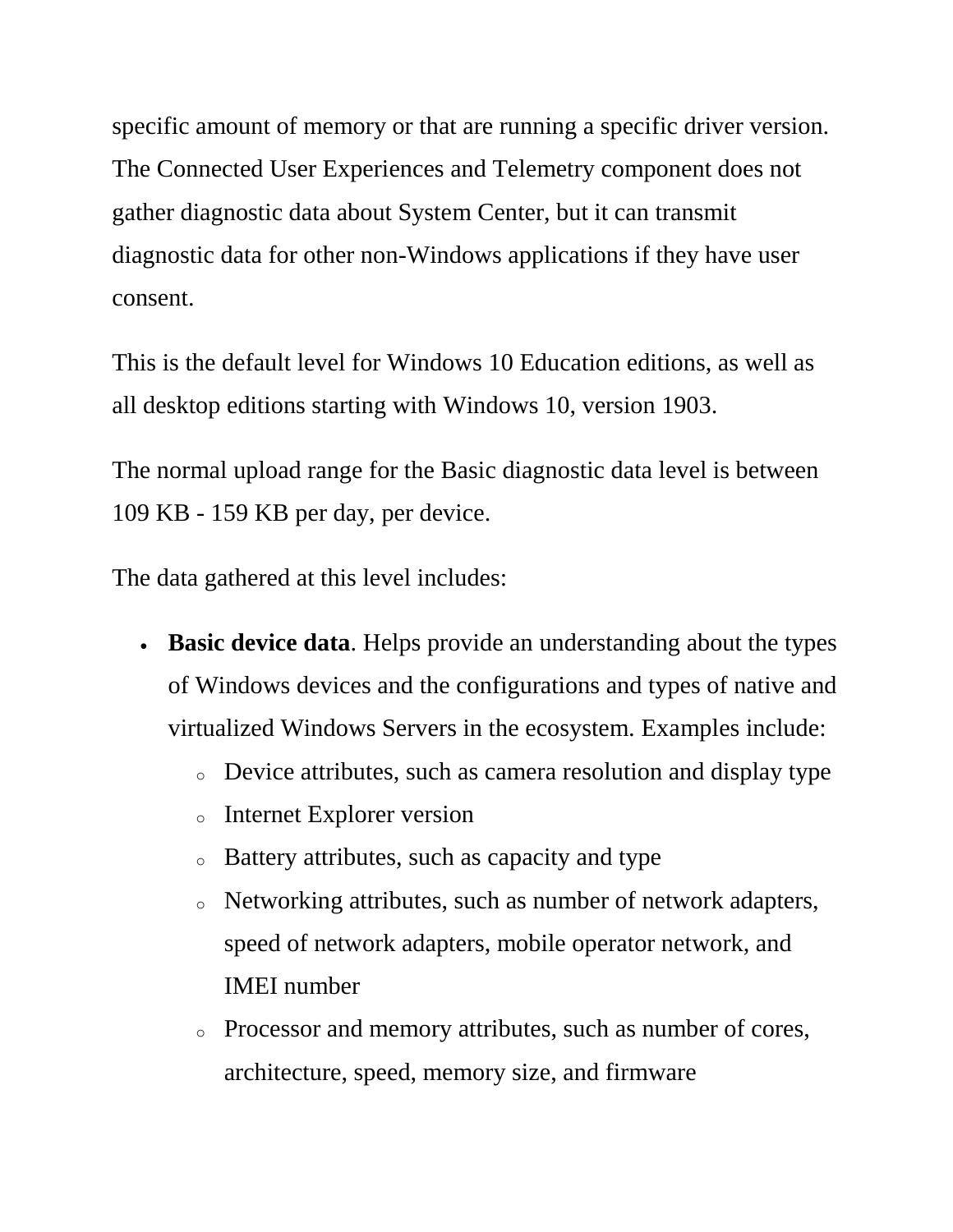- <sup>o</sup> Virtualization attribute, such as Second Level Address Translation (SLAT) support and guest operating system
- <sup>o</sup> Operating system attributes, such as Windows edition and virtualization state
- <sup>o</sup> Storage attributes, such as number of drives, type, and size
- **Connected User Experiences and Telemetry component quality metrics**. Helps provide an understanding about how the Connected User Experiences and Telemetry component is functioning, including % of uploaded events, dropped events, and the last upload time.
- **Quality-related information**. Helps Microsoft develop a basic understanding of how a device and its operating system are performing. Some examples are the device characteristics of a Connected Standby device, the number of crashes or hangs, and application state change details, such as how much processor time and memory were used, and the total uptime for an app.
- **Compatibility data**. Helps provide an understanding about which apps are installed on a device or virtual machine and identifies potential compatibility problems.
	- <sup>o</sup> **General app data and app data for Internet Explorer add-ons**. Includes a list of apps that are installed on a native or virtualized instance of the OS and whether these apps function correctly after an upgrade. This app data includes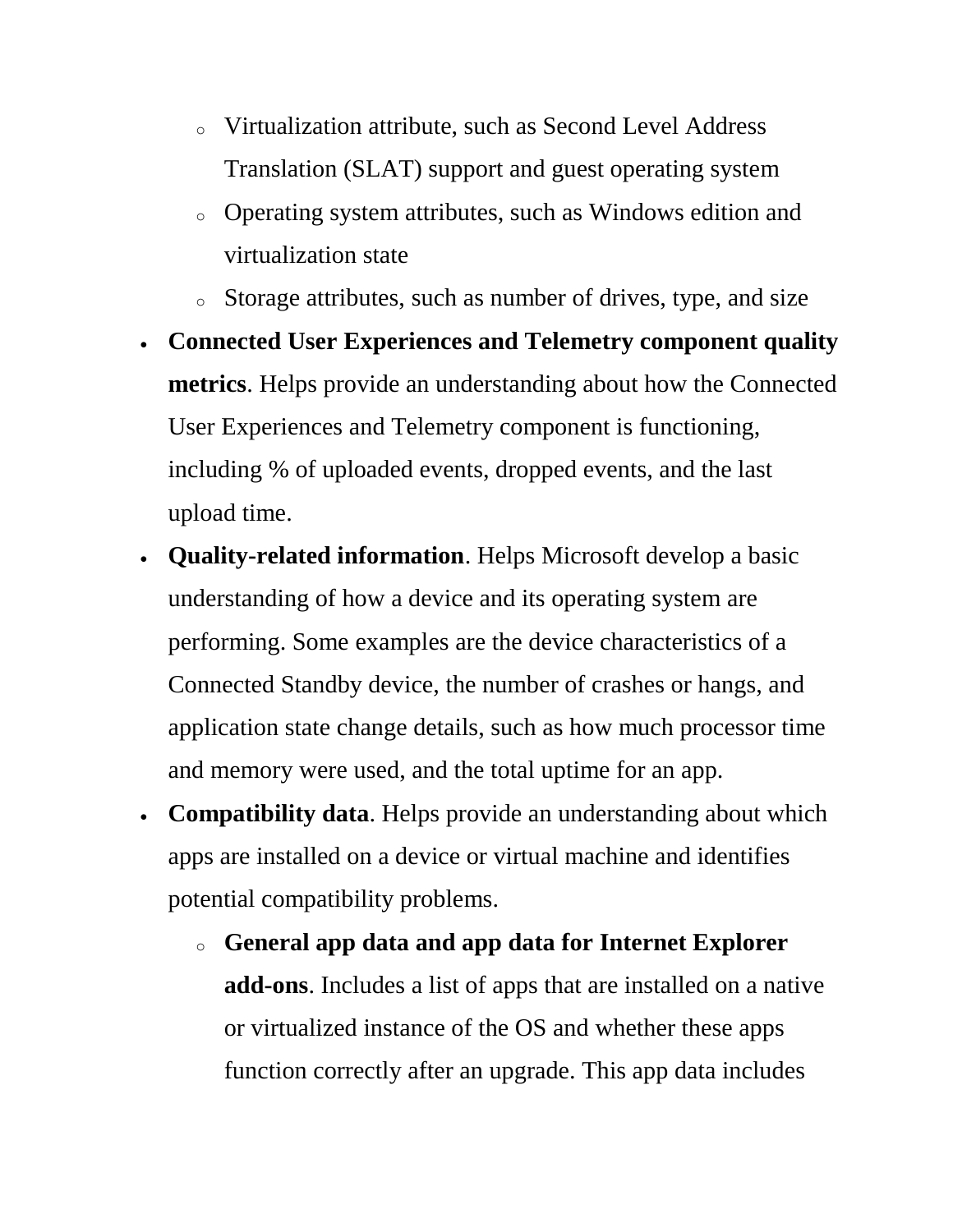the app name, publisher, version, and basic details about which files have been blocked from usage.

- <sup>o</sup> **Internet Explorer add-ons**. Includes a list of Internet Explorer add-ons that are installed on a device and whether these apps will work after an upgrade.
- <sup>o</sup> **System data**. Helps provide an understanding about whether a device meets the minimum requirements to upgrade to the next version of the operating system. System information includes the amount of memory, as well as information about the processor and BIOS.
- <sup>o</sup> **Accessory device data**. Includes a list of accessory devices, such as printers or external storage devices, that are connected to Windows PCs and whether these devices will function after upgrading to a new version of the operating system.
- <sup>o</sup> **Driver data**. Includes specific driver usage that's meant to help figure out whether apps and devices will function after upgrading to a new version of the operating system. This can help to determine blocking issues and then help Microsoft and our partners apply fixes and improvements.
- **Microsoft Store**. Provides information about how the Microsoft Store performs, including app downloads, installations, and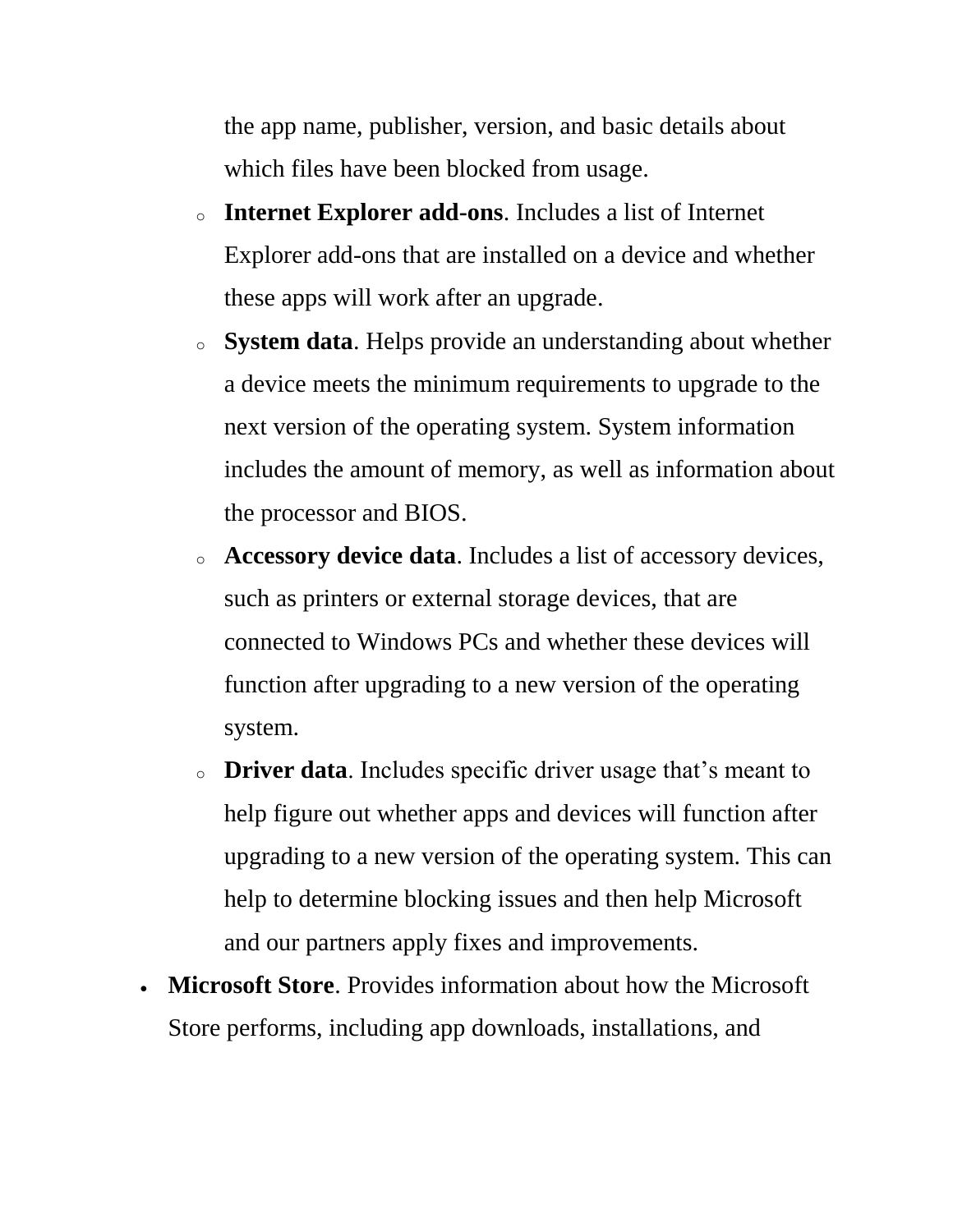updates. It also includes Microsoft Store launches, page views, suspend and resumes, and obtaining licenses.

### **Enhanced level**

The Enhanced level gathers data about how Windows and apps are used and how they perform. This level also includes data from both the **Basic** and **Security** levels. This level helps to improve the user experience with the operating system and apps. Data from this level can be abstracted into patterns and trends that can help Microsoft determine future improvements.

This level is needed to quickly identify and address Windows and Windows Server quality issues.

The normal upload range for the Enhanced diagnostic data level is between 239 KB - 348 KB per day, per device.

The data gathered at this level includes:

- **Operating system events**. Helps to gain insights into different areas of the operating system, including networking, Hyper-V, Cortana, storage, file system, and other components.
- **Operating system app events**. A set of events resulting from Microsoft applications and management tools that were downloaded from the Store or pre-installed with Windows or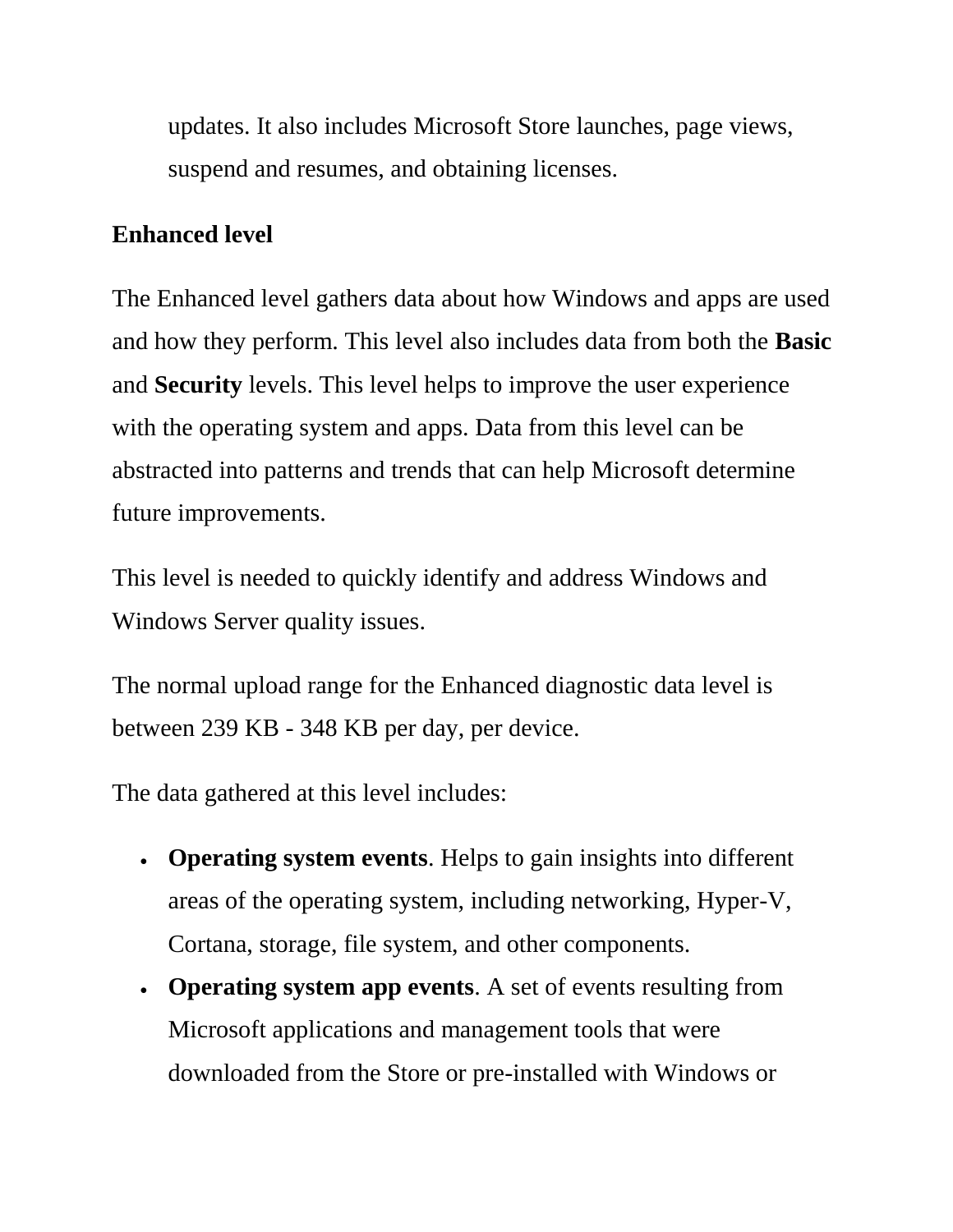Windows Server, including Server Manager, Photos, Mail, and Microsoft Edge.

- **Device-specific events**. Contains data about events that are specific to certain devices, such as Surface Hub and Microsoft HoloLens. For example, Microsoft HoloLens sends Holographic Processing Unit (HPU)-related events.
- **Some crash dump types**. All crash dump types, except for heap dumps and full dumps.

If the Connected User Experiences and Telemetry component detects a problem on Windows 10 that requires gathering more detailed instrumentation, the Connected User Experiences and Telemetry component at the **Enhanced** diagnostic data level will only gather data about the events associated with the specific issue.

# **Full level**

The Full level gathers data necessary to identify and to help fix problems, following the approval process described below. This level also includes data from the Basic, Enhanced, and Security levels.

Additionally, at this level, devices opted in to the [Windows Insider](http://insider.windows.com/)  [Program](http://insider.windows.com/) will send events, such as reliability and app responsiveness. that can show Microsoft how pre-release binaries and features are performing. These events help us make decisions on which builds are